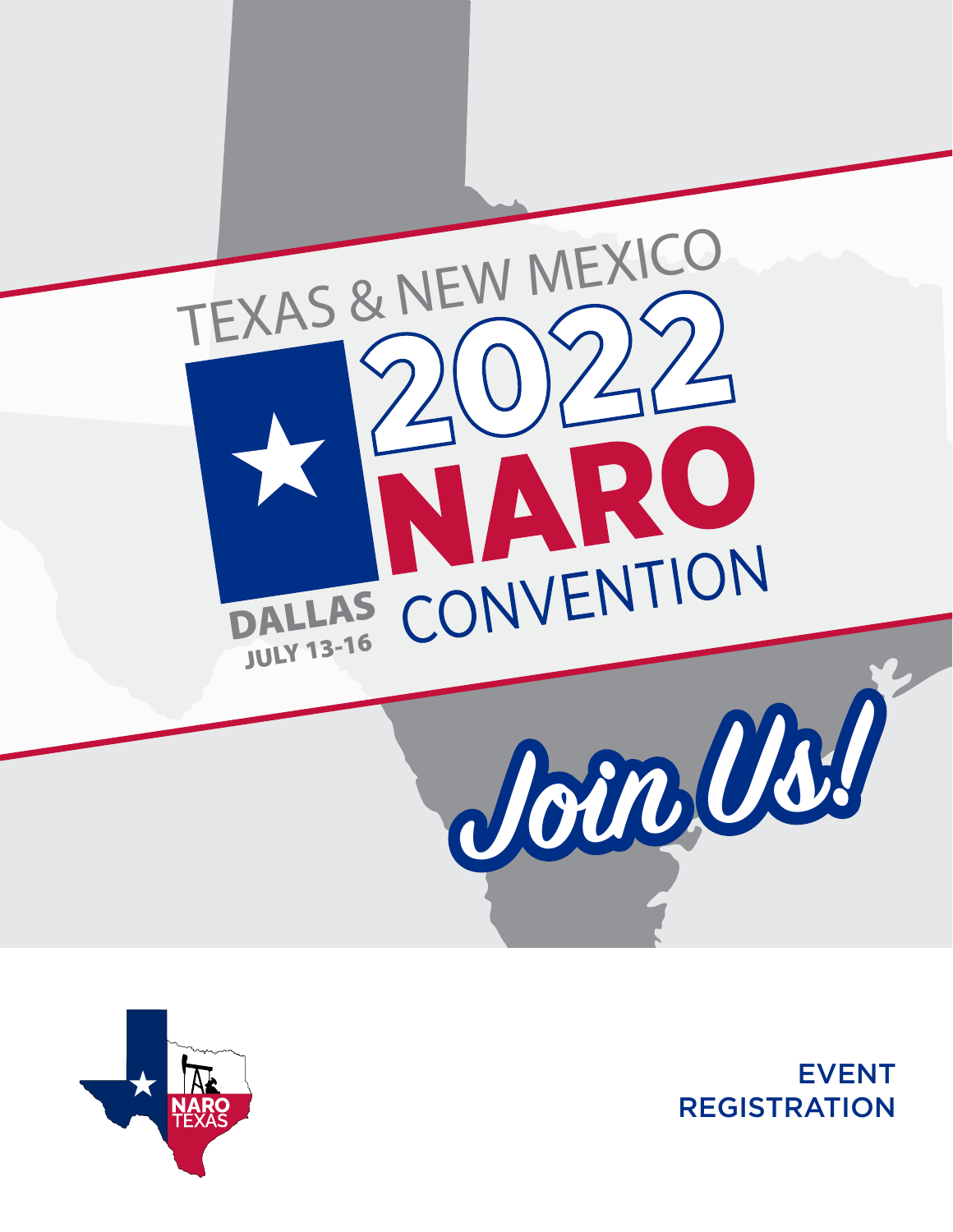



## 2022 NARO TEXAS & NEW MEXICO **CONVENTION COMMITTEE**

#### **JOHN B COLLIER** V, CMM Texas Chapter President

JACK FLEET NARO Executive Director

7030 S. Yale Avenue Suite 404 Tulsa, OK, 74136 (918) 794-1660

## YOU'RE INVITED TO THE NARO TEXAS & NEW MEXICO CONVENTION!

The National Association of Royalty Owners, Texas Chapter is dedicated to the education of mineral and royalty owners. We are planning another great program for the 2022 convention!

Our last two conventions have drawn nearly 350 attendees. We expect another full house this year and space is limited, so please do not wait to register.

Royalty owners charged with managing the development of their minerals will want to be armed with the latest information and NARO is their support system. Many things are happening in the industry and the convention committee has worked diligently to bring you a line-up to cover topics we feel are important. You don't want to miss this year's convention.

For those just learning mineral ownership or if you just want a refresher, don't miss Mineral Management 101, our three-hour introductory course. We are having a full day of two track seminars- beginners and advanced. There is an early-bird member rate of \$425 and space is limited, so please register today!

John 5 lollin<sup>7</sup>

John B Collier V, NARO Texas President



**JULY 13–16, 2022**

Westin Galleria 13340 Dallas Parkway Dallas, Tx 75240 (972) 934-9494



**SPECIAL ROOM RATE**

\$ 152/night Ask for NARO Room Rate, Group Code "NARO"

## **ENDS JUNE 22RD**



Event Registration Is Limited To 400 Attendees



### **CMM REVIEW & EXAMS**

Contact Patti West for Questions or Registration

[registrar@naro-us.org](mailto:registrar%40naro-us.org?subject=CMM%20Review%20or%20Exam%20Inquiry)



Breakfast, Lunch, Receptions, Seminars & Attendee Materials



Contact the NARO National Office Jack Fleet

(918)794-1660 [jfleet@naro-us.org](mailto:jfleet%40naro-us.org?subject=NARO%20Texas%20Convention%20Registration%20Question)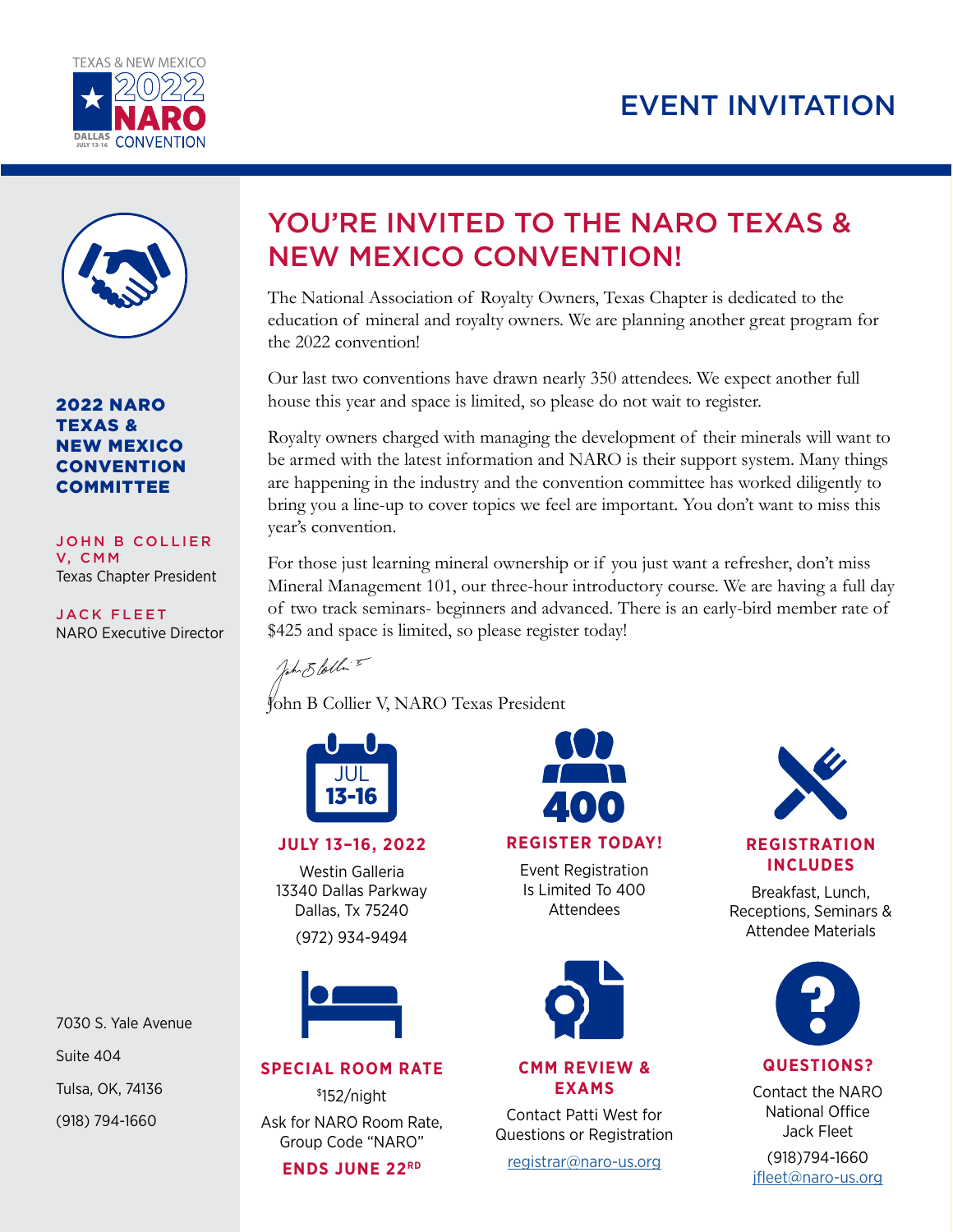## EVENT INFORMATION



# IMPORTANT DATES



LAST DAY for group room rate of

## TRAVEL & LODGING INFORMATION

## **NARO NATIONAL OFFICE**

Executive Director, Jack Fleet 800-558-0557 | [jfleet@naro-us.org](mailto:jfleet%40naro-us.org?subject=)



## **WESTIN GALLERIA**

13340 Dallas Parkway, Dallas TX 75240 (972) 934-9494



## **ACCOMMODATIONS**

Call (972) 934-9494 for overnight accommodations Group room rate is \$152/night. Last day at this rate is June 22, 2022. Rooms not reserved by June 22<sup>nd</sup> will be released for general sale. For more hotel information visit:

[https://www.marriott.com/event-reservations/reservation](https://www.marriott.com/event-reservations/reservation-link.mi?id=1643294157699&key=GRP&app=resvlin)[link.mi?id=1643294157699&key=GRP&app=resvlink](https://www.marriott.com/event-reservations/reservation-link.mi?id=1643294157699&key=GRP&app=resvlin)





DFW International Airpoirt is located approximately 18 miles from the event venue.

Dallas Love Field Airport is located 10.5 miles from the event venue.



## **GROUND TRANSPORTATION**

Uber & Lyft all service the area.





LAST DAY FOR REFUND July 5, 2022 Less \$25 Prossesing Fee

LAST DAY for standard registration rates.

Rates increase on June 24, 2022.



See you at the event!

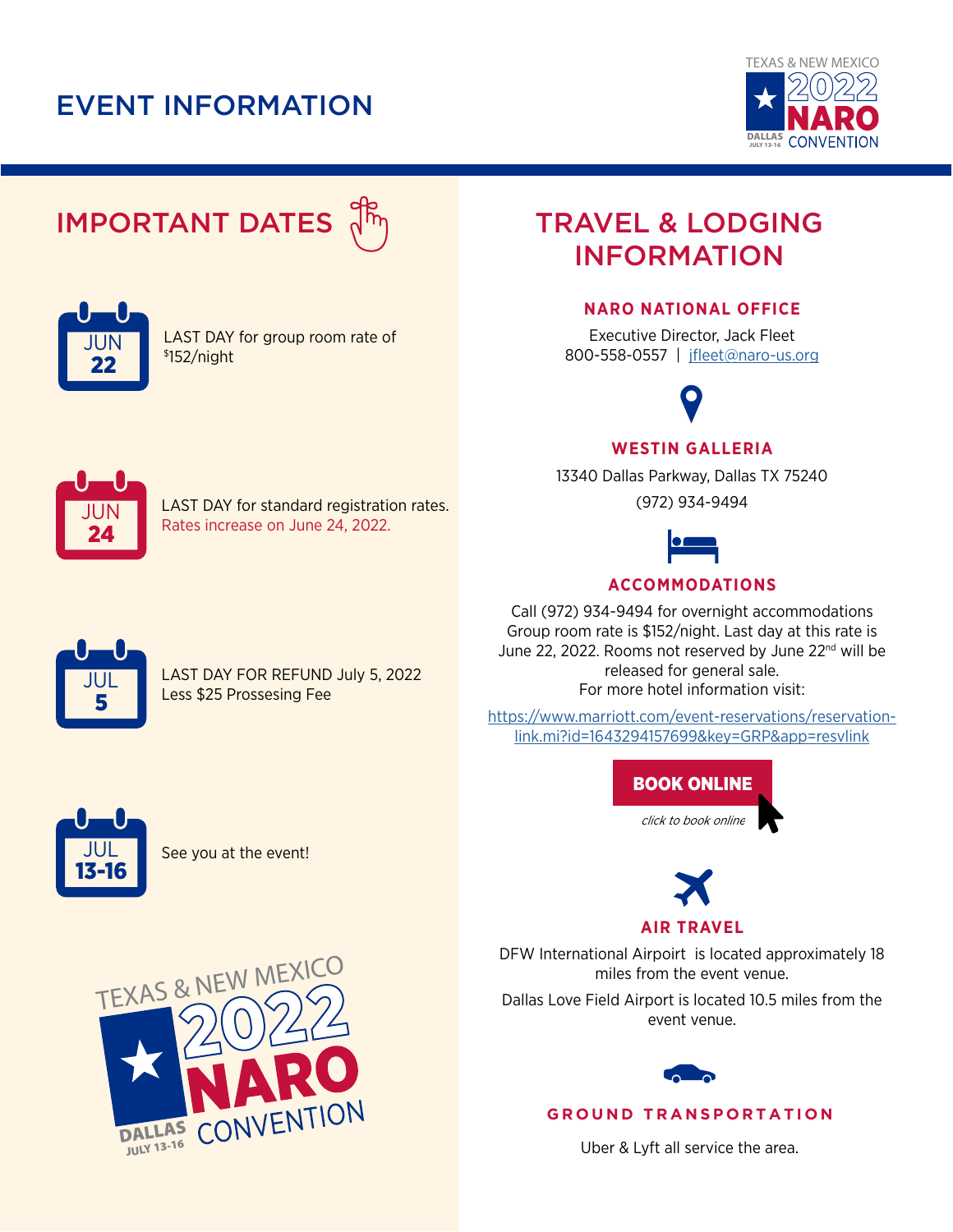## EVENT AGENDA

subject to change

## **DAY 1 WEDNESDAY, JULY 13**

8:00 AM-12:00 PM **RMM Review Course**

1:00-5:00 PM **CMM Review Course**

## **DAY 2 THURSDAY, JULY 14**

8:30-11:45 AM **Mineral Management 101** *Glen Webb, extra fee applies*

#### 9:00-10:00 AM **CMM Discussion**

9:00 AM **Registration & Exhibits Open**

10:00-11:30 AM **RMM Exams**

NOON-1:00 PM **LUNCH ON YOUR OWN**

1:00-1:15 PM **Welcome Remarks** *John B Collier V, NARO Texas President*

#### 1:15-2:00 PM

**The Price of Power**  *Michael Cooper, President Texas Energy Council; Attorney, Haynes & Boone, LLP*

2:15-3:00 PM **National Perspective** *Jack Fleet, Executive Director, NARO*

#### 3:00-3:30 PM BREAK

3:30-4:15 PM **Waltz Across Texas & New Mexico** *Phillip Dunning, Phillip Dunning, Principle & Strategy, Enverus*

#### 4:15-5:00 PM

**The Coming Battle Over Who Owns The Pore Space**

*Wade Caldwell, NARO National President, Attorney, Caldwell, East & Finlayson, PLLC*

## 5:15-7:00 PM WELCOME RECEPTION & SILENT AUCTION **OPENS**

**Sponsored By TBA**

## **DAY 3 FRIDAY, JULY 15**

7:30 – 8:30 AM BREAKFAST **Sponsored By TBA**

#### 9:00–9:50 **⊘ CHOOSE A SESSION**

 **ESG & Royalty Owners** *John W. Wallace, Chairman & CEO DeGolyer and MacNaughton*

 **How To Negotiate Production Sharing Agreements** *Reagan Marble- Partner, Jackson* 

*Walker, LLP*

#### 10:00-10:50 **≤ CHOOSE A SESSION**

 **Crypto Mining & Mineral Ownership** *Stephanie Graham Co-Founder, Cardio Crypto*

 **How To Calculate Allocation Well DOs** Includes NADOA DO template, DO Statute *Alyce Hoge, J.D., CPLTA, CDOA, Land Training LLC*

#### 10:50–11:00 PM BREAK

#### 11:00-11:50 **≤ CHOOSE A SESSION**

 **Texas Legislative Report** *Ed Longanecker, TIPRO President*



*John R. Smitherman- Senior Advisor, New Mexico Oil & Gas Association* 

#### NOON–1:30 PM LUNCH **Sponsored By TBA**

#### 1:45–2:35 CHOOSE A SESSION

 **Water Issues In The Permian** *Kimberly Wurtz- Attorney, Wurtz & Associates*



## $2:45-3:35$  PM  $\odot$  CHOOSE A SESSION

 **How To Manage Ad Valorem Taxes** *David Clay- CEO, Clay, Tuple & Aimes Advisors*

#### **Live Demo of RRC & Deed Record Stes**

*Joe Bisbey- Land Associate, Texas*  **Pacific Land Corp.** 

### 3:35–4:00 PM BREAK

#### 4:00–5:00 PM Keynote Speaker

 **To Be Announced**  *Speaker: TBA*

5:15–7:00 RECEPTION & SILENT AUCTION **Sponsored By: TBA**

## **DAY 4 SATURDAY, JULY 16**

7:30-8:30 AM BREAKFAST **Sponsored By TBA**

#### 8:30-9:10 AM

**Chapter Report & NARO Texas Annual Meeting** *John B Collier, NARO Texas President*

#### 9:10-10:00 AM

**Post Production Deductions: How To Spot & Challenge** *Clinton Butler, NARO Texas Vice President, Shareholder, Langley & Banack, Inc.*

#### 10:00-10:15 AM BREAK

#### 10:15-11:00 AM

**Life Cycle Of A Well** Jon Scheidt- Chief Engineer, Texas Pacific *Land Corp.*

#### 11:00-11:45 AM

**Do I Need an Engineer to Evaluate My Minerals?** *Cathy Norwood, P.E.,Consulting Engineer, Hickman, McClaine & Associates, Inc.*

11:45 AM **Closing Remarks** *John B Collier, NARO TX President*

12:15-1:30 PM **NARO Texas Board Meeting**

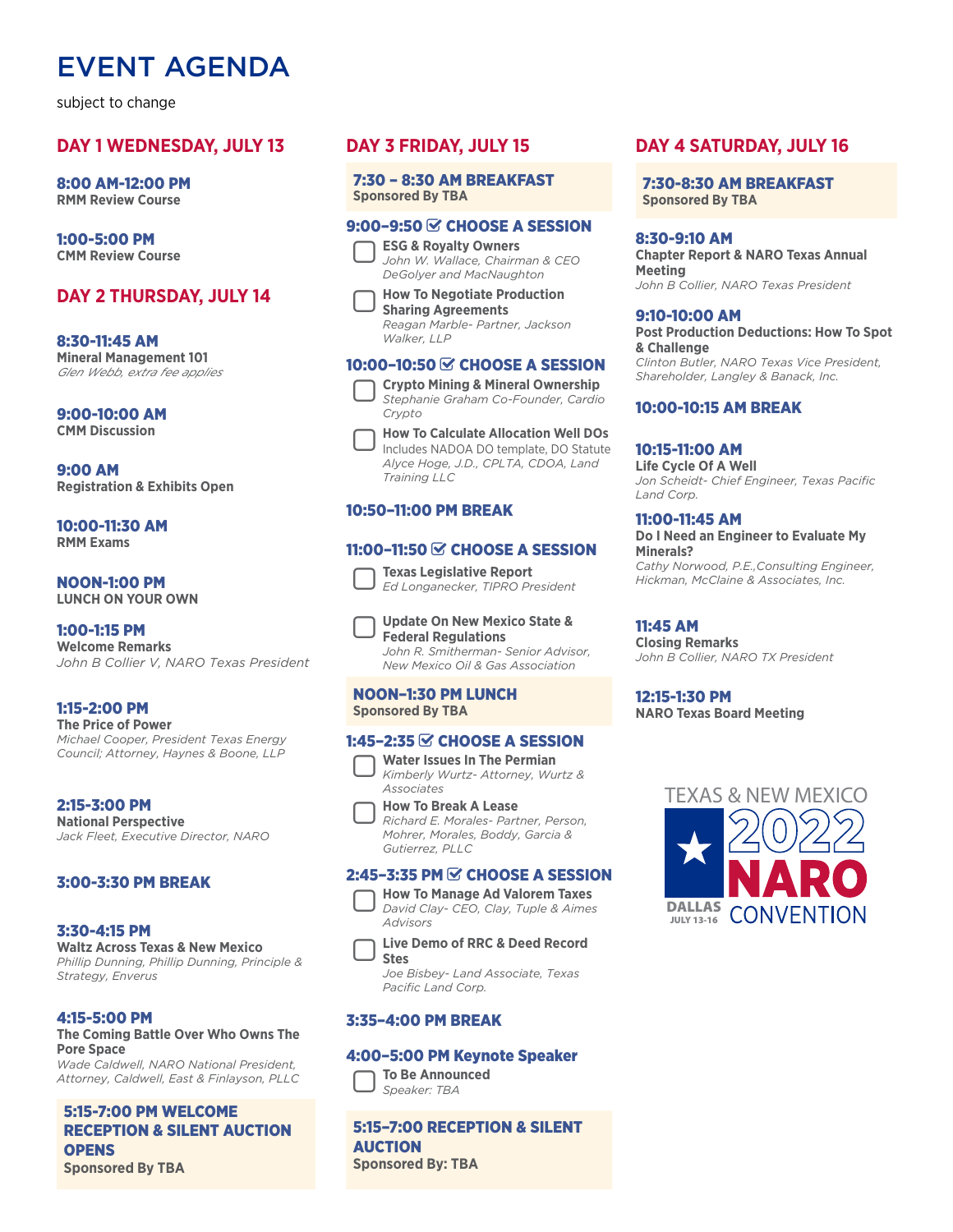## EVENT REGISTRATION



## LET'S GET YOU REGISTERED!

### \* **MUST BE MEMBER IN GOOD STANDING**

Register Early! Limited to 400 Attendees. Registration Increases June 24, 2022

| $\triangleright$ BEFORE JUNE 24, 2022                                                                                 | AFTER JUNE 24, 2022                                                                                                                                                                                                                                           |
|-----------------------------------------------------------------------------------------------------------------------|---------------------------------------------------------------------------------------------------------------------------------------------------------------------------------------------------------------------------------------------------------------|
| $\star$ MEMBER(S) @ \$425 EA                                                                                          | $\hspace{1cm}$ $\star$ MEMBER(S) @ \$575 EA                                                                                                                                                                                                                   |
| $\hspace{1.5mm}$ NON-MEMBER(S) @ \$575 EA                                                                             | $\_\_\_\_\$ NON-MEMBER(S) $@$ $^{\$}725$ EA                                                                                                                                                                                                                   |
| MEALS & RECEPTIONS ONLY $@$ <sup>\$</sup> 225 EA                                                                      | $\rule{1em}{0.15mm}$ MEALS & RECEPTIONS ONLY @ \$325 EA                                                                                                                                                                                                       |
| ____ MINERAL MANAGEMENT 101 $@$ $^{\$}$ 75 EA                                                                         | $\_\_\_\$ MINERAL MANAGEMENT 101 @ $^{\$}$ 200 EA                                                                                                                                                                                                             |
| $\frac{1}{2}$ CMM REVIEW @ \$150                                                                                      |                                                                                                                                                                                                                                                               |
| $\rule{1em}{0.15mm}$ CMM TEST @ $\$25$                                                                                |                                                                                                                                                                                                                                                               |
| <b>TELL US ABOUT YOURSELF</b>                                                                                         |                                                                                                                                                                                                                                                               |
| Provide As Would Like To See It Printed                                                                               | ADDITIONAL ATTENDEE<br>PRINT ADDITIONAL SHEETS IF NEEDED                                                                                                                                                                                                      |
| <b>NAME</b>                                                                                                           | <b>NAME</b>                                                                                                                                                                                                                                                   |
| <b>COMPANY</b>                                                                                                        | <b>COMPANY</b>                                                                                                                                                                                                                                                |
| <b>EMAIL</b>                                                                                                          | <b>EMAIL</b>                                                                                                                                                                                                                                                  |
| <b>PHONE</b>                                                                                                          | <b>PHONE</b>                                                                                                                                                                                                                                                  |
| <b>METHOD OF PAYMENT</b>                                                                                              | <b>NARO</b>                                                                                                                                                                                                                                                   |
| 7030 S. Yale Ave.<br>CHECK ENCLOSED Payable to NARO. Print form & mail with payment.<br>Suite 404<br>Tulsa, OK, 74136 |                                                                                                                                                                                                                                                               |
| <b>CREDIT CARD PAYMENT</b>                                                                                            |                                                                                                                                                                                                                                                               |
| VISA / MASTERCARD                                                                                                     | <b>AMERICAN EXPRESS</b><br><b>DISCOVER</b>                                                                                                                                                                                                                    |
|                                                                                                                       | $EXP$ and $EXP$ and $EXP$ and $EXP$ and $EXP$ and $EXP$ and $EXP$ and $EXP$ and $EXP$ and $EXP$ and $EXP$ and $EXP$ and $EXP$ and $EXP$ and $EXP$ and $EXP$ and $EXP$ and $EXP$ and $EXP$ and $EXP$ and $EXP$ and $EXP$ and $EXP$ and $EXP$ and $EXP$<br>CVV# |
| <b>CARD HOLDER</b>                                                                                                    |                                                                                                                                                                                                                                                               |
| <b>BILLING STREET EXAMPLE THE STREET STATE OF A STREET STREET STATE OF A STREET STATE OF A STREET STATE OF A ST</b>   |                                                                                                                                                                                                                                                               |
| <b>STATE</b><br><b>CITY</b>                                                                                           | <b>ZIP</b>                                                                                                                                                                                                                                                    |
| <b>CREDIT CARD PAYMENT BY PHONE OR SECURE FAX</b>                                                                     |                                                                                                                                                                                                                                                               |
| Call NARO National (800) 558-0557   Secure Fax (918) 794-1662                                                         |                                                                                                                                                                                                                                                               |